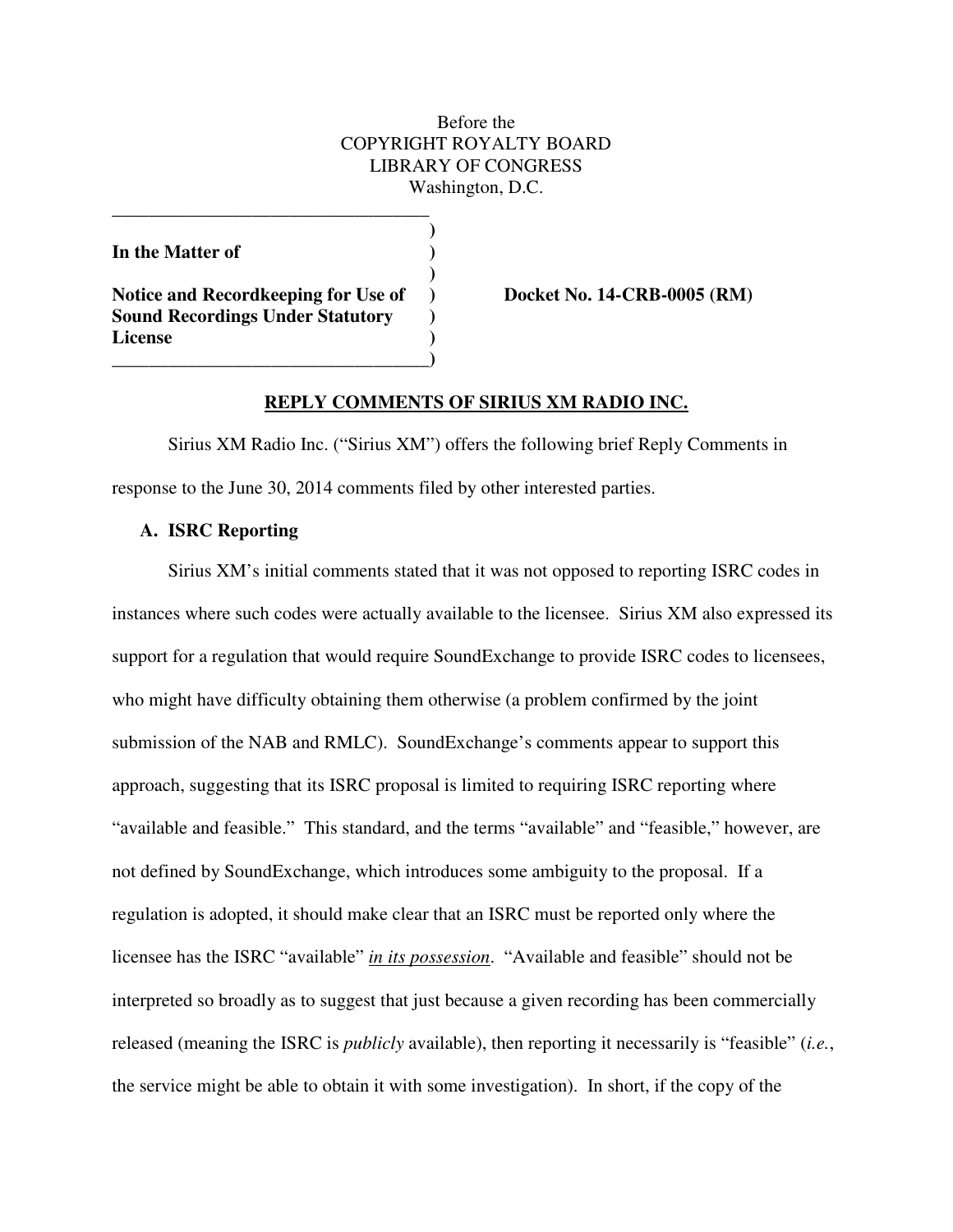recording in the possession of the licensee service does not contain the ISRC – a very common occurrence – the licensee service should not be required to try to hunt it down, especially when SoundExchange may seek to hold the service liable for a non-compliant report (subject to late fees) for failing to do so.

### **B. Late Fees for Reports of Use**

 SoundExchange suggests its proposal for late fees for reports of use is reasonable by making the obvious point that services can avoid late fees by turning in their reports on time. That justification is a non sequitur: the issue is the propriety of a late fee when a service does *not* turn in a report on time. SoundExchange's justification is also limitless in its reasoning: it could justify late fees of 20% as easily as late fees of .5%, and says nothing about whether the actual fee proposed by SoundExchange is reasonable. (It is not.) Nor does SoundExchange respond to the concern expressed by Sirius XM and other commenters that late fees for payments, statements of account, and (now) reports of use should not be stacked on top of one another – a result which could amount to combined late fees of 4.5% per month (54% per year!) for a single reporting period. In short, SoundExchange has failed to justify its punitive proposal, and Sirius XM stands by its original comments on this subject.

### **C. SoundExchange's Comments**

 Along the same lines, Sirius XM offers a final procedural comment. As a general matter, SoundExchange's comments only "briefly address a few points" (p. 1), and do not defend or supported its proposals in other than the most general terms. Instead, SoundExchange candidly explains that it is relying on its original petition, and "anticipates providing more extensive reply comments after considering the initial comments provided by other interested parties." (p. 1.) Respectfully, that is not how the process should work. Regulations should not be adopted without the party proposing them actually justifying their adoption, and the parties affected by

2